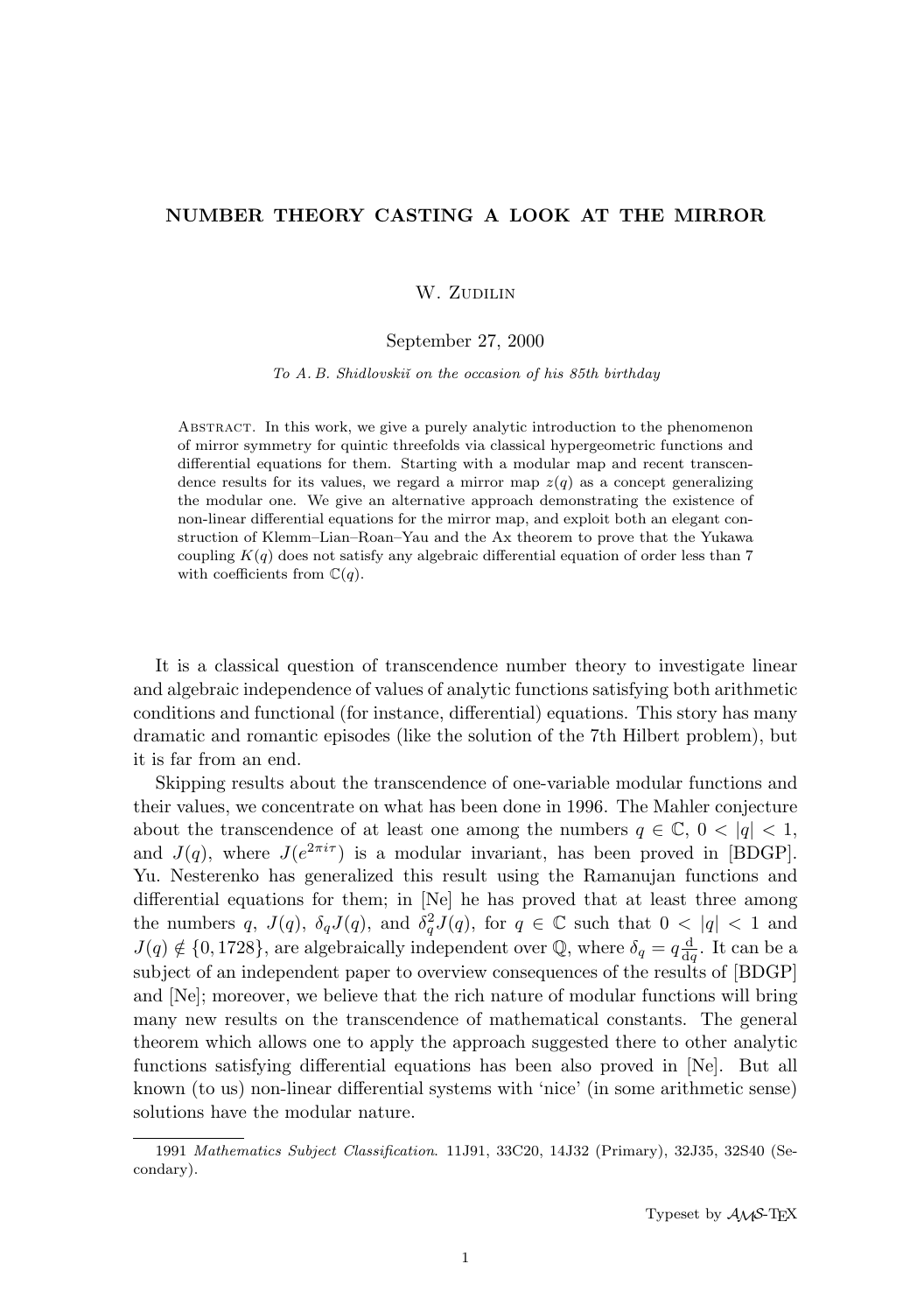#### 2 W. ZUDILIN

A recent observation of physicists in string theory has given a job to mathematicians specializing in algebra and geometry. This observation, called mirror symmetry, is nothing more than usual modularity in the simplest cases. We are not planning here a lengthy discussion of the mirror referring to wonderful articles on this subject (see [BS], [M1]–[M3]). Our aim is to work out an approach to mirror symmetry as a philosophy generalizing modular, in particular, as a good task for number theorists and analysts. Below we make an attempt to describe mirror symmetry analytically, without any physics and algebraic geometry.

### 1. Modularity as a motivation

Let us start from the solution  $f_0(z)$  analytic at  $z = 0$  of the second order linear differential equation

$$
(\delta_z^2 - 3z(3\delta_z + 1)(3\delta_z + 2))y = 0, \quad \text{where} \quad \delta_z = z\frac{d}{dz}.
$$
 (1)

One finds that  $f_0(z)$  is the hypergeometric G-function with expansion

$$
f_0(z) = \sum_{l=0}^{\infty} \frac{(3l)!}{(l!)^3} z^l = {}_2F_1\left(\frac{1}{3}, \frac{2}{3}; 1; 3^3z\right)
$$

in a neighbourhood of  $z = 0$ . Since the equation (1) has unipotent monodromy at the point  $z = 0$ , another solution of (1) is of the form  $f_1(z) = f_0(z) \log z + g(z)$ , where

$$
g(z) = 3 \sum_{l=1}^{\infty} \left( \frac{(3l)!}{(l!)^3} \sum_{k=l+1}^{3l} \frac{1}{k} \right) z^l
$$

in a neighbourhood of  $z = 0$ . It is non-obvious to see that the function

$$
q(z) = \exp\left(\frac{f_1(z)}{f_0(z)}\right) = z \cdot \exp\left(\frac{g(z)}{f_0(z)}\right)
$$
  
=  $z + 15z^2 + 279z^3 + 5729z^4 + 124554z^5 + 2810718z^6 + 65114402z^7 + O(z^8)$ 

has integral coefficients in its z-expansion, so the same property holds for the  $q$ expansion of the inverse function

$$
z(q) = q - 15q^{2} + 171q^{3} - 1679q^{4} + 15054q^{5} - 126981q^{6} + 1024952q^{7} + O(q^{8}).
$$

Moreover, we have the expansion

$$
\widetilde{f}_0(q) = f_0(z(q)) = 1 + 6q + 6q^3 + 6q^4 + 12q^7 + 6q^9 + 6q^{12} + 12q^{13} + 6q^{16} + 12q^{19} + O(q^{21}),
$$

which converges for  $q \in \mathbb{C}$  with  $|q| < 1$ , and

$$
f_0^2(z(q)) = \left(\frac{\delta_q z(q)}{z(q)}\right) \cdot \frac{1}{1 - 3^3 z(q)}\tag{2}
$$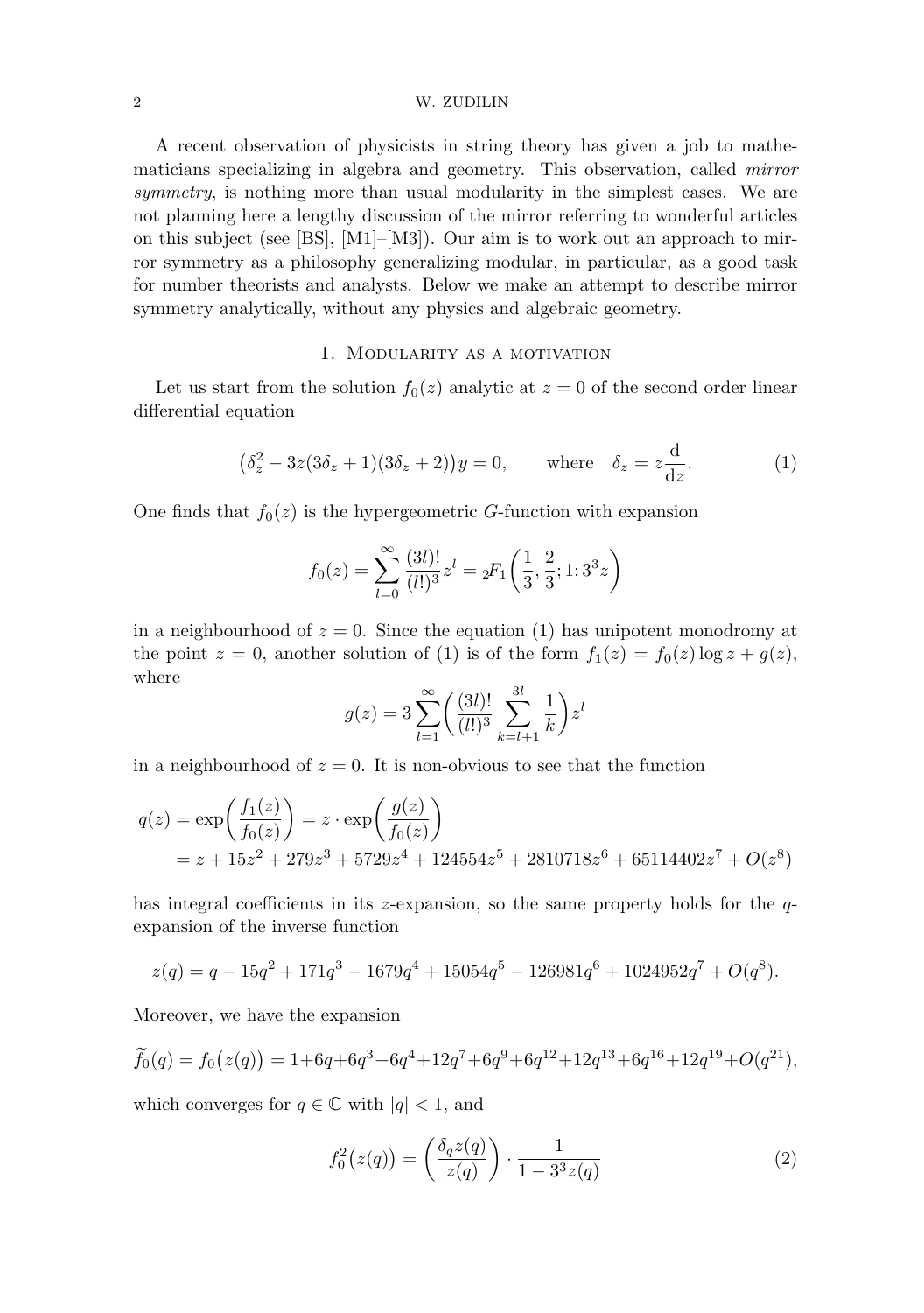(see, e.g., [LY2] or [Z]). These observations can be explained by the modular origin of functions  $z(q)$  and  $\widetilde{f}_0(q)$  with respect to the parameter  $\tau = \frac{1}{2\pi i} \log q \in \mathfrak{H} = \{ \tau \in \mathbb{C} :$  $\Im \tau > 0$ } and the congruence level 3 subgroup

$$
\Gamma_0(3) = \left\{ \begin{pmatrix} a & b \\ c & d \end{pmatrix} \in SL_2(\mathbb{Z}) : c \equiv 0 \text{ (mod 3)} \right\}
$$

(see [LY2], [HM], [Z]): each of these functions satisfies a third order non-linear algebraic equation over Q with respect to  $\delta_q$ -derivation, where  $\delta_q = q \frac{d}{dq}$  $\frac{\mathrm{d}}{\mathrm{d}q}=\frac{1}{2\pi}$  $2\pi i$ d  $\frac{\mathrm{d}}{\mathrm{d}\tau}$ , and, due to Mahler [Ma] (see also [Ni]), does not satisfy any equation over  $\mathbb{C}(q)$  of a smaller order.

Note that  $f_0(z)$  and  $q(z) = \exp(f_1(z)/f_0(z))$  are multi-valued functions of  $z \in$  $\mathbb{C} \setminus \{3^{-3}\};$  the function  $z(q)$  is analytic for  $q \in \mathbb{C}$  with  $|q| < 1$  except simple poles at points q such that  $\tau = \frac{1}{2\pi i} \log q$  is congruent to  $\frac{1}{\sqrt{ }}$  $\frac{1}{3}e^{\pi i/6} = \frac{1}{2}$  $rac{1}{2} + \frac{i}{2v}$ 2  $\iota$  $\frac{1}{3}$  with respect to  $\Gamma_0(3)$  (see the fundamental domain of this group on Fig. 1). But locally, in a neighbourhood of  $z \in \mathbb{C} \setminus \{0, 3^{-3}\}\$ , for any fixed branches of  $f_0(z)$  and  $q(z)$ , the fields

> $\mathbb{Q}(z, q(z), f_0(z), \delta_z f_0(z))$  and  $\mathbb{Q}(q, z(q), f_0(q), \delta_q f_0(q))$ (3)

coincide up to algebraic extension.



FIG. 1. Fundamental domain of  $\Gamma_0(3)$ 

One consequence of Nesterenko's result [Ne] cited above is the algebraic independence of at least three among the numbers q,  $z(q)$ ,  $f_0(q)$ , and  $\delta_q f_0(q)$  for each q,  $0 < |q| < 1$ , such that  $z(q) \notin \{0, 3^{-3}\}$ . From the coincidence (up to algebraic extension) of the fields (3) we deduce the following result.

**Theorem 1.** For each  $z \in \mathbb{C} \setminus \{0, 3^{-3}\}$ , at least three numbers among z,  $q(z)$ ,  $f_0(z)$ , and  $\delta_z f_0(z)$  are algebraically independent over Q.

Note that there is no general approach to transcendence (and even irrationality!) proofs for values of G-functions.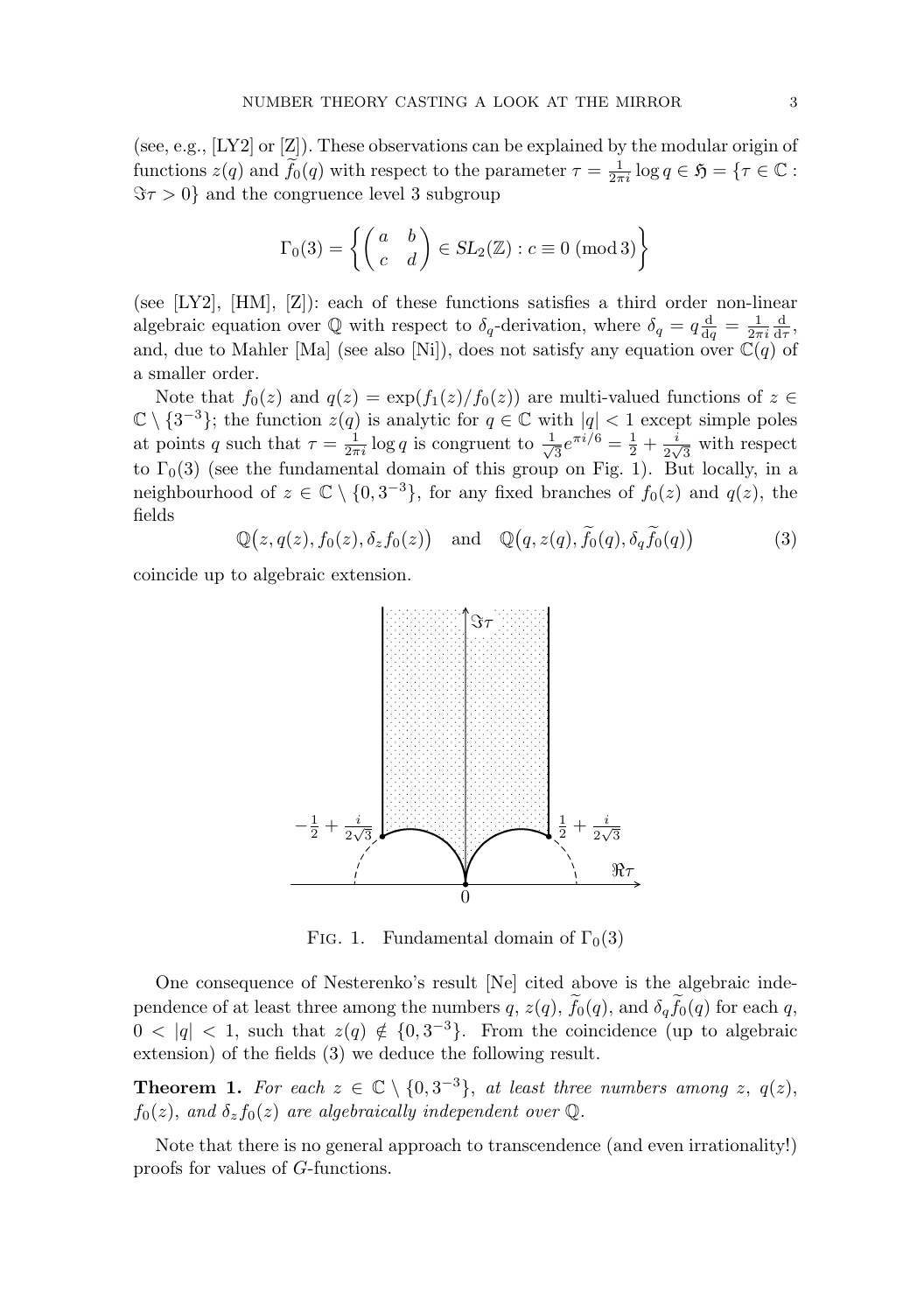Now, we go on to the third order linear differential equation

$$
(\delta_z^3 - 4z(4\delta_z + 1)(4\delta_z + 2)(4\delta_z + 3))y = 0
$$
\n(4)

and take two its solutions  $f_0(z)$  analytic at  $z = 0$  and  $f_1(z) = f_0(z) \log z + g(z)$ , where

$$
f_0(z) = \sum_{l=0}^{\infty} \frac{(4l)!}{(l!)^4} z^l = {}_3F_2\left(\frac{1}{4}, \frac{2}{4}, \frac{3}{4}; 1, 1; 4^4 z\right),
$$

$$
g(z) = 4 \sum_{l=1}^{\infty} \left(\frac{(4l)!}{(l!)^4} \sum_{k=l+1}^{4l} \frac{1}{k}\right) z^l
$$

in a neighbourhood of  $z = 0$ . Once again, the function

$$
q(z) = \exp\left(\frac{f_1(z)}{f_0(z)}\right) = z \cdot \exp\left(\frac{g(z)}{f_0(z)}\right)
$$
  
= z + 104z<sup>2</sup> + 15188z<sup>3</sup> + 2585184z<sup>4</sup> + 480222434z<sup>5</sup> + 94395247376z<sup>6</sup> + O(z<sup>7</sup>)

has integral coefficients in its *z*-expansion, and the inverse function

$$
z(q) = q - 104q^{2} + 6444q^{3} - 311744q^{4} + 13018830q^{5} - 493025760q^{6} + O(q^{7})
$$

has integral coefficients in its  $q$ -expansion; moreover, the  $q$ -expansion

$$
\widetilde{f}_0(q) = f_0(z(q)) = 1 + 24q + 24q^2 + 96q^3 + 24q^4 + 144q^5 + 96q^6 + 192q^7 + 24q^8 + O(q^9)
$$

with integral coefficients converges for  $q \in \mathbb{C}$ ,  $|q| < 1$ , and

$$
f_0^2(z(q)) = \left(\frac{\delta_q z(q)}{z(q)}\right)^2 \cdot \frac{1}{1 - 4^4 z(q)}\tag{5}
$$

(see [LY2]). Theorem 1 (with the change  $3^{-3}$  by  $4^{-4}$ ) holds for these new functions, since

$$
f_0(z) = \sum_{l=0}^{\infty} \frac{(4l)!}{(l!)^4} z^l = \left( 2F_1\left(\frac{1}{8}, \frac{3}{8}; 1; 4^4 z\right) \right)^2
$$

(see [LY2], [Z]) and equation (4) is the symmetric square of the second order linear differential equation

$$
(\delta_z^2 - 4z(8\delta_z + 1)(8\delta_z + 3))y = 0,
$$

which has a modular explanation like the equation (1).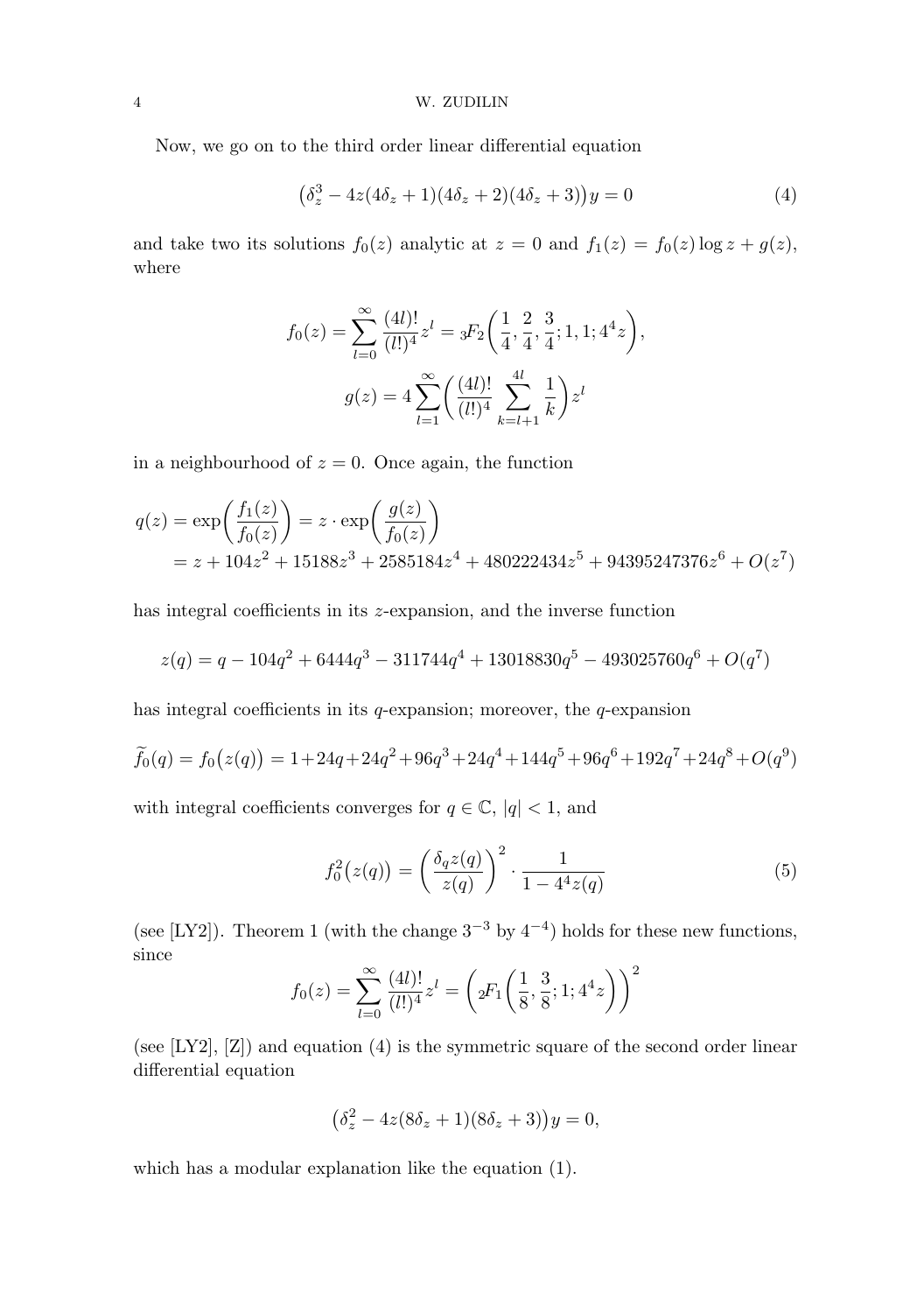### 2. Natural generalization

It is natural to continue the modular story of the previous section by considering now the linear differential equation

$$
(\delta_z^{s-1} - sz(s\delta_z + 1)(s\delta_z + 2) \cdots (s\delta_z + s - 1))y = 0,
$$
\n(6)

where  $s \geqslant 3$  is an integer. Writing

$$
f(z;H) = z^H \sum_{l=0}^{\infty} z^l \frac{\prod_{k=1}^{sl} (sH + k)}{\prod_{k=1}^{l} (H + k)^s} \; (\text{mod } H^{s-1}),\tag{7}
$$

where

$$
z^{H} = e^{H \log z} = 1 + H \log z + H^{2} \frac{\log^{2} z}{2} + \dots + H^{s-2} \frac{\log^{s-2} z}{(s-2)!} \; (\text{mod}\, H^{s-1}),
$$

one can verify that the functions  $f_0, f_1, \ldots, f_{s-2}$  from the formal expansion

$$
f(z;H) = f_0(z) + f_1(z)H + \dots + f_{s-2}(z)H^{s-2}
$$

form the fundamental solution to the equation (6). By  $(7)$ , we have z-expansions

$$
f_0(z) = g_0(z) = \sum_{l=0}^{\infty} \frac{(sl)!}{(l!)^s} z^l,
$$
  
\n
$$
f_1(z) = g_0(z) \log z + g_1(z), \qquad \text{where} \quad g_1(z) = s \sum_{l=1}^{\infty} \left( \frac{(sl)!}{(l!)^s} \sum_{k=l+1}^{sl} \frac{1}{k} \right) z^l
$$

in a neighbourhood of  $z = 0$ .

The integrality of the expansions for

$$
q(z) = \exp\left(\frac{f_1(z)}{f_0(z)}\right) = z \cdot \exp\left(\frac{g_1(z)}{g_0(z)}\right)
$$

and, as a consequence, for the inverse function  $z(q)$  has been recently proved by Lian and Yau  $[LY2]$  using Dwork's *p*-adic approach. We underline that no modular argument is known for  $z(q)$  when  $s \geq 5$ ; moreover, for  $s \geq 5$ , it is easy to show that  $z(e^{2\pi i\tau})$  cannot be a modular function with respect to a congruence subgroup of  $SL_2(\mathbb{Z})$  (that is a consequence of the structure of monodromy groups for equations like  $(6)$ ; see [BH] and Section 5 below; see also [D] for the answer to the question 'When is  $z(q)$  a modular function?'). We call  $q \mapsto z(q)$  the *mirror map* produced by differential equation (6), or by hypergeometric series (8). (One can see no real mirror in the construction above, but we would like to have a compact name for the map  $z(q)$ .)

Although the algorithm for deducing differential equations for a mirror map is known (see [LY1]), we give another approach via the Wronskian formalism in the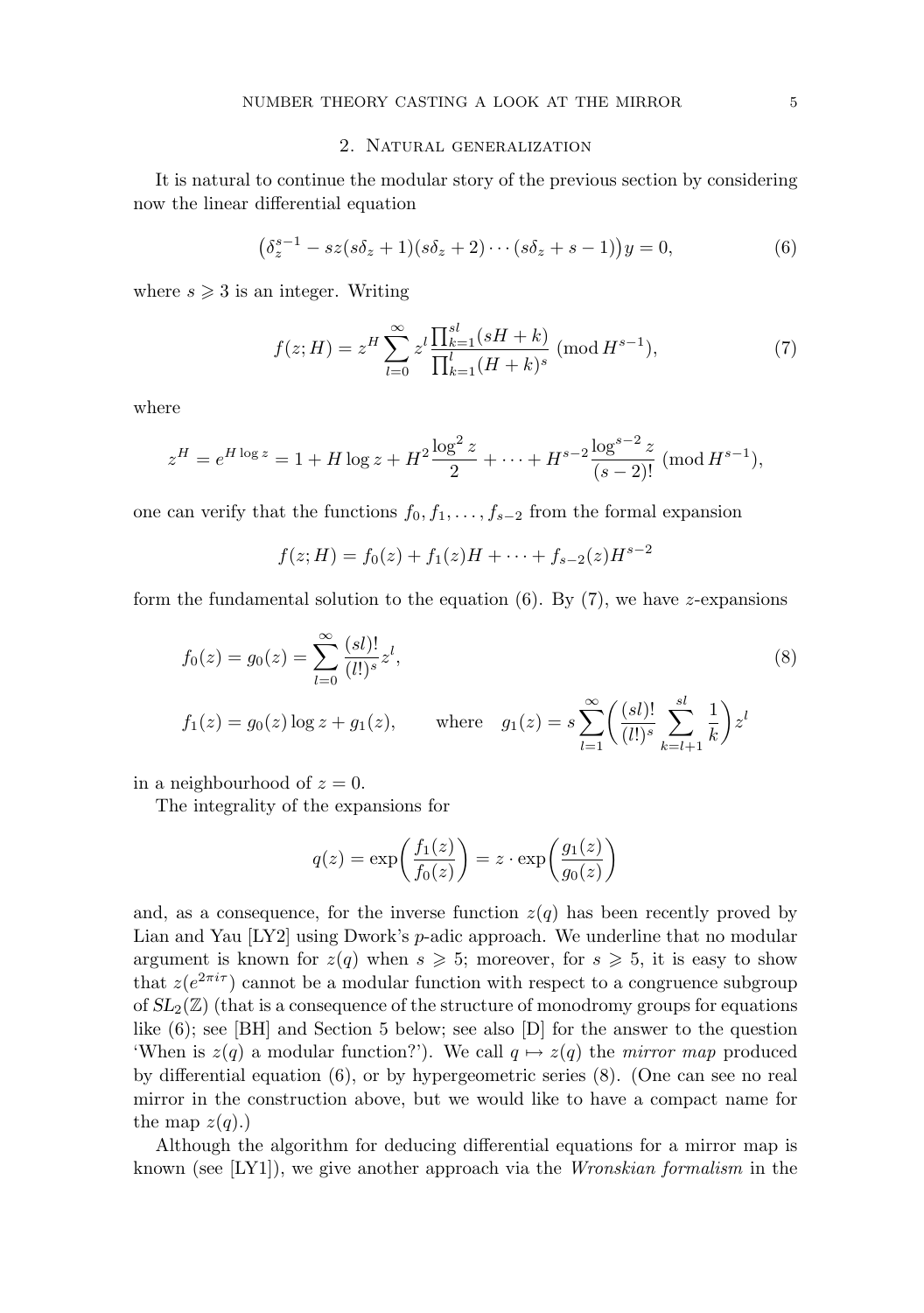next section. In Section 4, we make a special emphasis on the extremely well studied non-modular case of  $s = 5$ . Finally, in Section 5, we prove some transcendence results for the mirror map and related functions.

Throughout this paper we use the following convention for the parameters  $t, \tau, q$ :

$$
t = \log q = 2\pi i \tau,
$$

and for the corresponding derivations:

$$
\delta_q = q \frac{\mathrm{d}}{\mathrm{d}q} = \frac{\mathrm{d}}{\mathrm{d}t} = \frac{1}{2\pi i} \frac{\mathrm{d}}{\mathrm{d}\tau}.
$$

## 3. Wronskian formalism

In this section, we derive the algebraic differential equation satisfied by the inverse of a ratio of two independent solutions of a linear differential equation (with regular singular points). In the case of second order differential equations such is the Schwarzian equation

$$
2Q(z)\left(\frac{\mathrm{d}z}{\mathrm{d}t}\right)^2 + \{z,t\} = 0,\tag{9}
$$

where

$$
\{z, t\} = \frac{d^3 z/dt^3}{dz/dt} - \frac{3}{2} \left(\frac{d^2 z/dt^2}{dz/dt}\right)^2
$$

is the Schwarzian derivative, and  $Q(z)$  is a rational function with poles of order at most two at the singular points. Note that scaling the parameter  $t$  in (9) has no effect on this equation; so, it remains true if we change t by  $\tau$ .

We are following the approach of Chudnovsky [CC]. To deduce the desired equation for a general mth order linear differential equation

$$
D[y] = \frac{d^m y}{dz^m} + a_1(z)\frac{d^{m-1} y}{dz^{m-1}} + \dots + a_{m-1}(z)\frac{dy}{dz} + a_m(z)y = 0,
$$
 (10)

where the coefficients  $a_1, \ldots, a_m$  are from a differentially closed field  $\mathcal L$  (usually,  $\mathcal{L} = \mathbb{C}(z)$  with constant field  $\mathbb{C}$ , we need some properties of the Wronskian

$$
W(f_0, ..., f_{m-1}) = \det \left(\frac{d^k f_j}{dz^k}\right)_{k,j=0,1,...,m-1}.
$$

By  $\mathcal{L}_1$  we denote a differential extension of  $\mathcal L$  with the same constant field  $\mathbb C$ .

**Lemma 1.** The Wronskian  $W(f_0, \ldots, f_{m-1})$  of elements  $f_0, \ldots, f_{m-1} \in \mathcal{L}_1 \supset \mathcal{L}$  is identically zero if and only if these elements are linearly dependent over the constant field C.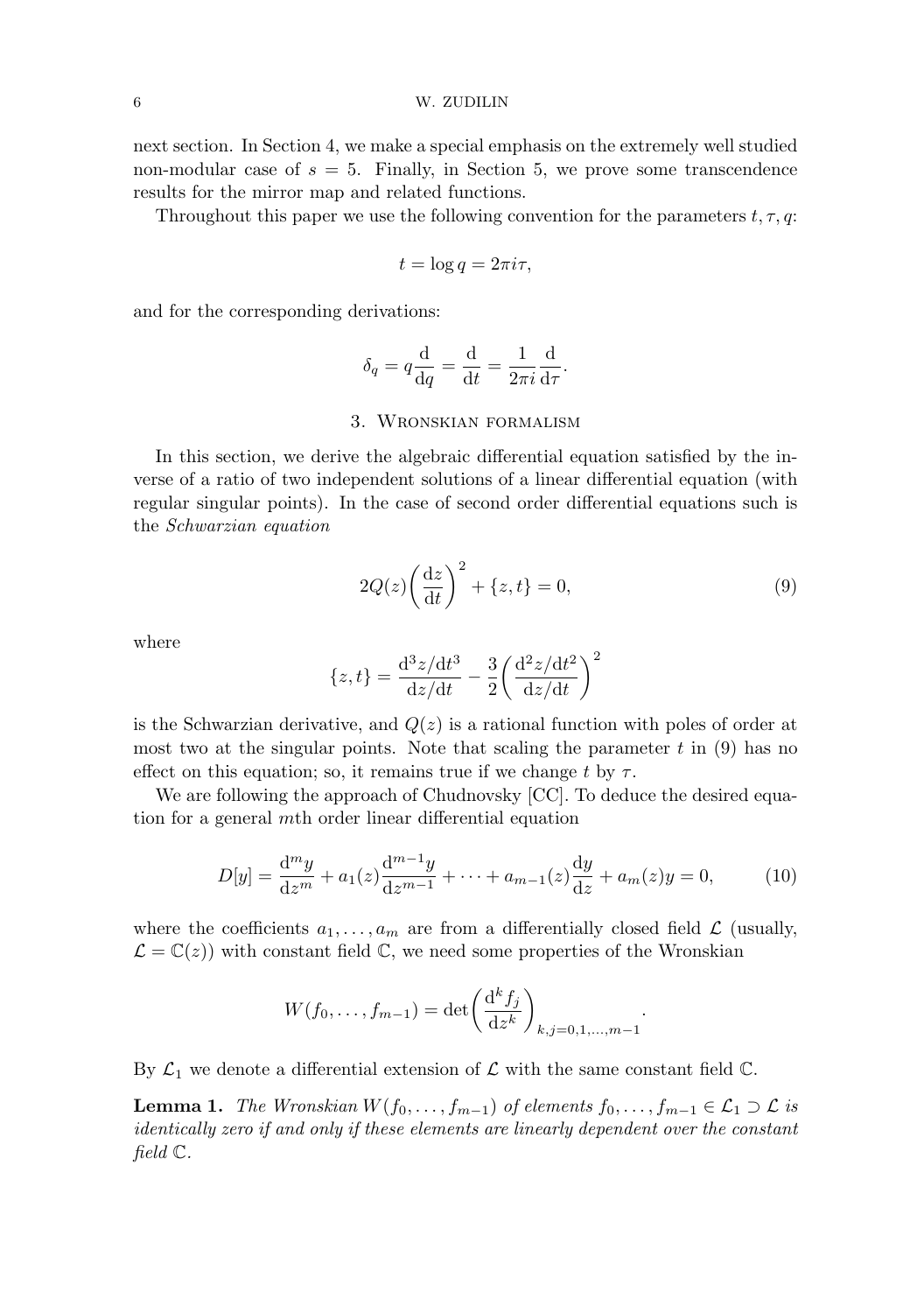**Lemma 2.** Let  $f_0, \ldots, f_{m-1} \in \mathcal{L}_1 \supset \mathcal{L}$  be linearly independent over  $\mathbb{C}$  solutions of  $(10)$ . Then

$$
D[y] = \frac{W(y, f_0, \dots, f_{m-1})}{W(f_0, \dots, f_{m-1})}.
$$

**Lemma 3.** For any collection  $g, f_0, \ldots, f_{m-1} \in \mathcal{L}_1$ ,

$$
W(gf_0,\ldots,gf_{m-1})=g^mW(f_0,\ldots,f_{m-1}).
$$

First, for given mth order linear differential equation (10) we want to construct the (non-linear) differential equation satisfied by each ratio of two linearly independent solutions of (10). It is

$$
R[t] = \frac{W(tf_0, tf_1, \ldots, tf_{m-1}, f_0, f_1, \ldots, f_{m-1})}{W^2(f_0, f_1, \ldots, f_{m-1})} = 0,
$$

where  $f_0, f_1, \ldots, f_m$  are linearly independent solutions of (10). By Lemmas 1 and 2, the coefficients of  $R[t]$  belong to the differentially closed field  $\mathcal L$  containing all coefficients of the equation (10); the order of differential operator  $R[t]$  is  $2m - 1$ .

Using the well-known binomial formula for the multiple derivation of the product and eliminating higher-order derivatives of  $f_0, f_1, \ldots, f_{m-1}$  from the last m columns in the numerator of  $R[t]$ , we get

$$
R[t] = \frac{1}{W(f_0, \dots, f_{m-1})} \det \left( \sum_{l=1}^k {k \choose l} t^{(l)} \frac{d^{k-l} f_j}{dz^{k-l}} \right)_{k=m, m+1, \dots, 2m-1; \ j=0,1,\dots,m-1},
$$

which yields that  $R[t]$  is a polynomial in  $t', \ldots, t^{(2m-1)}$  with coefficients from  $\mathcal L$ such that its leading term  $t^{(2m-1)}$  has coefficient 1.

In the case  $\mathcal{L} = \mathbb{C}(z)$  we make a transition from the variable z and the function  $t(z)$  to the variable t and the function  $z(t)$ . Since the fraction fields

$$
\mathbb{Q}\left(\frac{dt}{dz}, \frac{d^2t}{dz^2}, \dots, \frac{d^{2m-1}t}{dz^{2m-1}}\right)
$$
 and  $\mathbb{Q}\left(\frac{dz}{dt}, \frac{d^2z}{dt^2}, \dots, \frac{d^{2m-1}z}{dt^{2m-1}}\right)$ 

coincide, R[t] becomes a rational function of  $z', z'', \ldots, z^{(2m-1)}$  with coefficients from  $\mathbb{C}(z)$  or, equivalently,  $R[t] = 0$  becomes a polynomial differential equation of  $(2m-1)$ th order with constant coefficients. Moreover,  $z^{(2m-1)}$  enters this equation in the first power.

Applying this construction to the case of the linear differential equation (6) we obtain the following result.

**Proposition 1.** The mirror map produced by differential equation (6) satisfies an algebraic  $(2s-3)$ th order differential equation with coefficients from  $\mathbb{C}$ . Moreover,  $z^{(2s-3)}$  is rational over the field  $\mathbb{C}(z, z', \ldots, z^{(2s-4)})$ .

Remark. The algebraic equation constructed above coincides with the equation given by the algorithm from [LY1].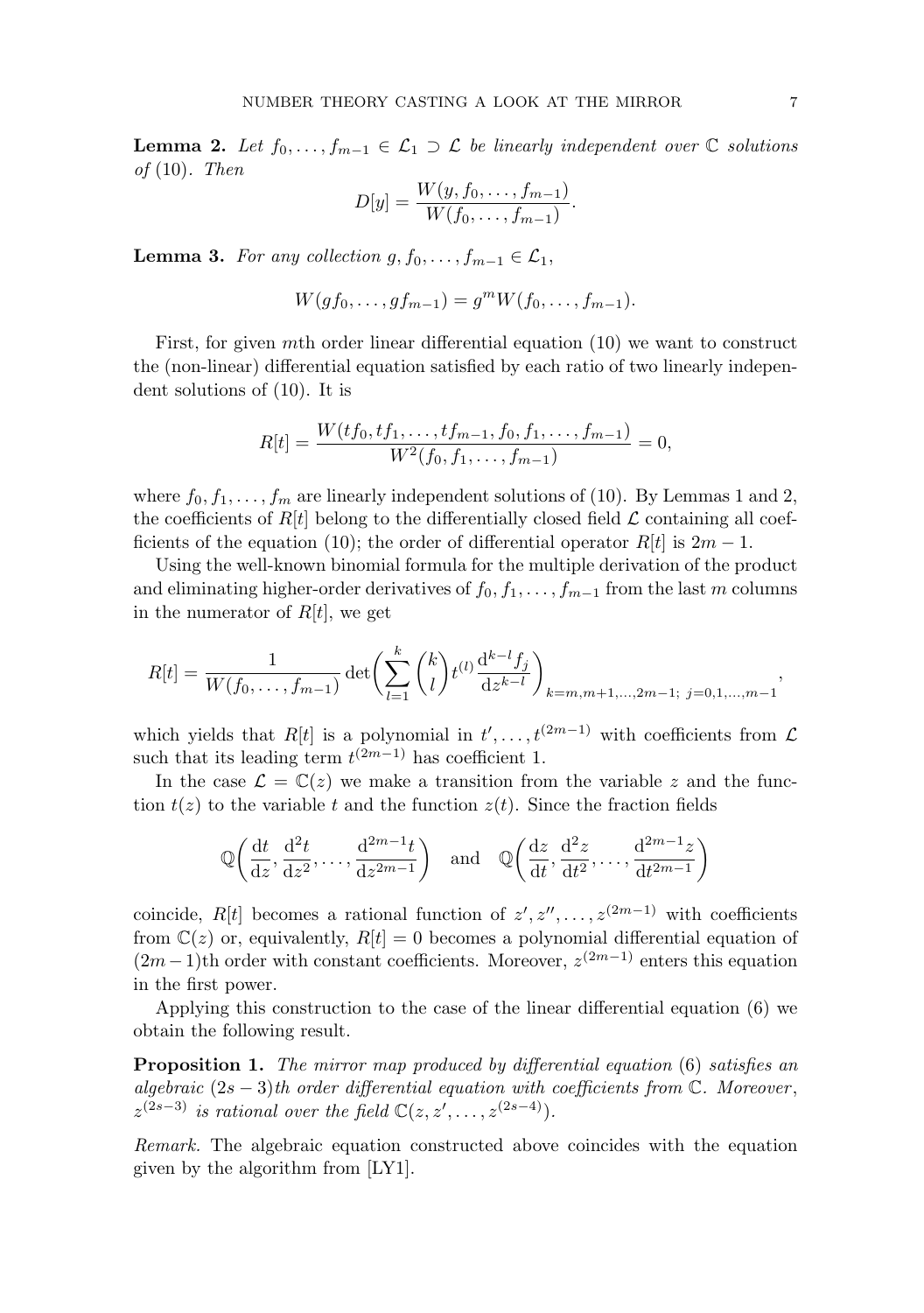#### 8 W. ZUDILIN

Now we present some preliminary results for our transcendence consideration in Section 5. Let  $f_0, f_1, \ldots, f_{m-1}$  be a fundamental solution of the (Fuchsian) differential equation (10) with coefficients from  $\mathbb{C}(z)$ , in a neighbourhood of a nonsingular point  $z = z_0$ . Then each of the functions

$$
t_j(z) = \frac{f_j(z)}{f_0(z)}, \qquad j = 1, \dots, m-1,
$$
\n(11)

satisfies the same algebraic differential equation  $R[t] = 0$ . If  $\mathcal L$  denotes the Picard– Vessiot extension of  $\mathbb{C}(z)$  corresponding to (10), then from the definition (11) we see that  $t_i \in \mathcal{L}$  for all  $j = 1, \ldots, m - 1$ . Further, the field

$$
\mathcal{K} = \mathbb{C}\left(z, t_j, \frac{\mathrm{d}t_j}{\mathrm{d}z}, \dots, \frac{\mathrm{d}^{2m-2}t_j}{\mathrm{d}z^{2m-2}}\right)_{j=1,\dots,m-1} \subset \mathcal{L}
$$
\n(12)

is differentially stable. By Lemma 3,

$$
f_0^m = \frac{W(f_0, f_1, \dots, f_{m-1})}{W(1, t_1, \dots, t_{m-1})},\tag{13}
$$

and we note that the numerator of  $(13)$ —the Wronskian of  $(10)$ —is an algebraic function since the equation (10) is Fuchsian. Thus, by (13) we derive that  $f_0$  is algebraic over K; hence the same property holds for  $f_j = t_j f_0$ ,  $j = 1, ..., m - 1$ . Therefore we have

**Proposition 2.** The differentially stable fields K and L defined above coincide up to algebraic extension.

Remark. As an easy consequence of Lemma 1 it is possible to deduce the linear equation satisfied by the functions (11), but the coefficients of this equation are not in  $\mathbb{C}(z)$ .

## 4. Differential equations for mirror map

In this section we make a special emphasis on the case  $s = 5$  in (6). We start with a comparison of expansions with those holding in the modular cases of Section 1. In the case  $s = 5$  we derive the q-expansions

$$
z(q) = q - 770q^{2} + 171525q^{3} - 81623000q^{4} - 35423171250q^{5} - 54572818340154q^{6}
$$
  
- 71982448083391590q<sup>7</sup> - 102693620674349200800q<sup>8</sup> + O(q<sup>9</sup>), (14)  

$$
\widetilde{f}_{0}(q) = f_{0}(z(q))
$$
  
= 1 + 120q + 21000q<sup>2</sup> + 14115000q<sup>3</sup> + 13414125000q<sup>4</sup> + 15234972675120q<sup>5</sup>  
+ 19285869813670920q<sup>6</sup> + 26264963911492602000q<sup>7</sup> + O(q<sup>8</sup>). (15)

Unfortunately, the convergence domain of the  $q$ -expansion (15) is not the disc  $|q| < 1.$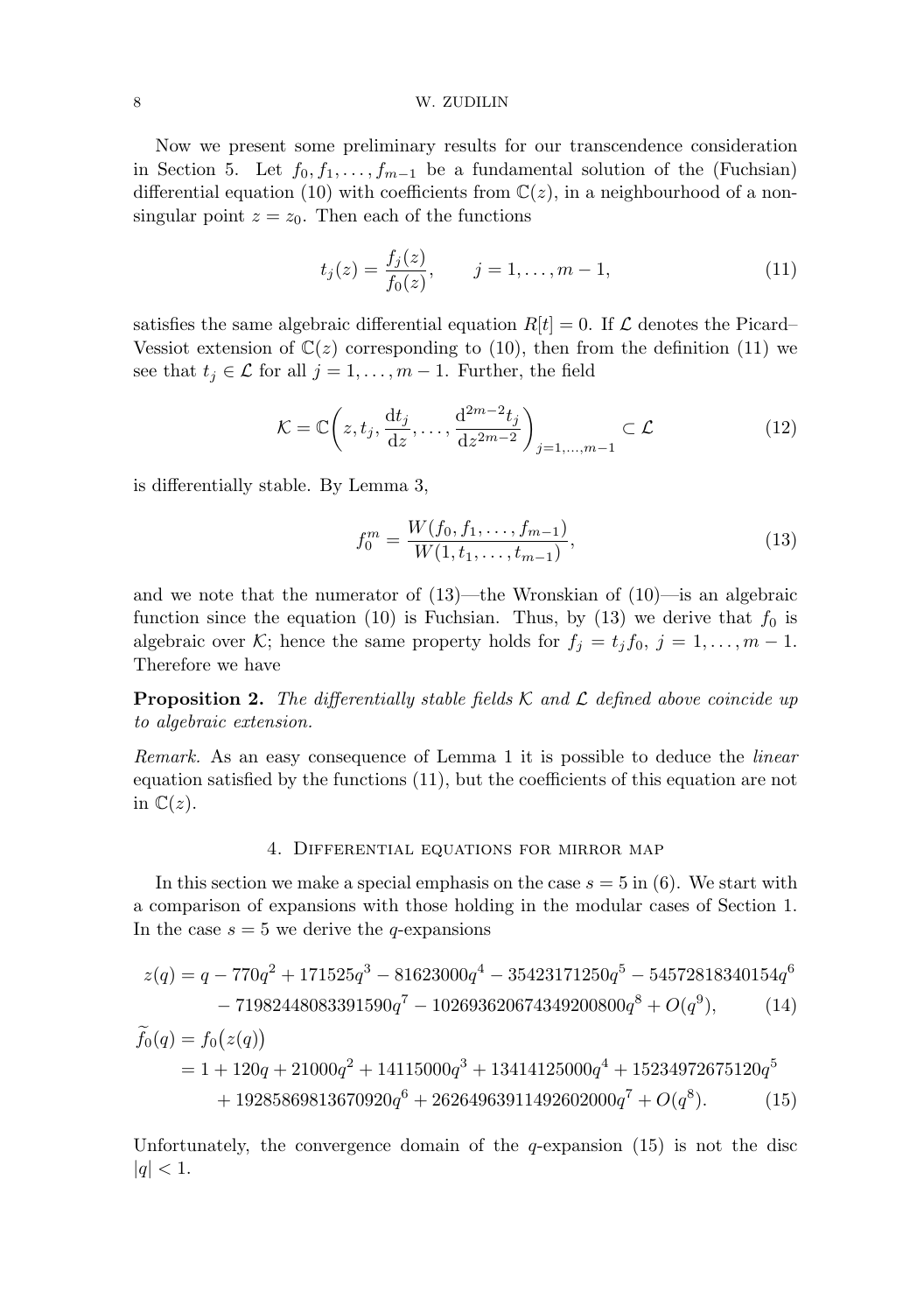Without using the results of Section 3, we now present a compact version of the  $\delta_q$ -differential equation for the function  $z(q)$  ([LY1]–[LY3]):

$$
2Q(z)\left(\frac{\mathrm{d}z}{\mathrm{d}t}\right)^2 + \{z,t\} = \frac{2}{5}\frac{\mathrm{d}^2\log K}{\mathrm{d}t^2} - \frac{1}{10}\left(\frac{\mathrm{d}\log K}{\mathrm{d}t}\right)^2\tag{16}
$$

 $(cf. (9))$ , where

$$
Q(z) = \frac{5^8}{4} \left( \frac{16}{5^5 z} + \frac{16}{1 - 5^5 z} + \frac{25}{(5^5 z)^2} + \frac{15}{(1 - 5^5 z)^2} \right)
$$
  
= 
$$
\frac{5^8}{4} \cdot \frac{25 - 34 \cdot (5^5 z) + 24 \cdot (5^5 z)^2}{(5^5 z)^2 (1 - 5^5 z)^2}
$$
(17)

is a rational function and

$$
K(q) = 5 + \sum_{l=1}^{\infty} \frac{n_l l^3 q^l}{1 - q^l}
$$
  
= 5 + 2875q + 4876875q<sup>2</sup> + 8564575000q<sup>3</sup> + 15517926796875q<sup>4</sup> + O(q<sup>5</sup>) (18)

is the so-called Yukawa coupling.

We cannot write the direct analogue of  $(2)$  and  $(5)$  in this case, but we have

$$
f_0^2(z(q)) = \left(\frac{\delta_q z(q)}{z(q)}\right)^3 \cdot \frac{1}{1 - 5^5 z(q)} \cdot \frac{5}{K(q)}\tag{19}
$$

(see, e.g., [BS]). Formula (19) can be regarded as the definition of the Yukawa coupling, although the original definition is based on the enumerative meaning of the numbers  $n_l$  in (18) (see [Pa]). The definition (19) and the integrality of the mirror map (14) yield the conclusion  $\frac{1}{5}K(q) \in \mathbb{Z}[[q]]$  without any references to algebraic geometry.

Picking, as in (7), the fundamental solution  $f_0, f_1, f_2, f_3$  of the equation

$$
(\delta_z^4 - 5z(5\delta_z + 1)(5\delta_z + 2)(5\delta_z + 3)(5\delta_z + 4))y = 0
$$
\n(20)

we get

$$
f_0(z) = g_0(z), \t f_1(z) = g_0(z) \log z + g_1(z),
$$
  
\n
$$
f_2(z) = g_0(z) \frac{\log^2 z}{2} + g_1(z) \log z + g_2(z),
$$
  
\n
$$
f_3(z) = g_0(z) \frac{\log^3 z}{6} + g_1(z) \frac{\log^2 z}{2} + g_2(z) \log z + g_3(z),
$$

where

$$
g_0(z) = 1 + 120z + 113400z^2 + 168168000z^3 + 305540235000z^4 + O(z^5),
$$
  
\n
$$
g_1(z) = 770z + 810225z^2 + \frac{3745679000}{3}z^3 + \frac{4627120640625}{2}z^4 + O(z^5),
$$
  
\n
$$
g_2(z) = 575z + \frac{4208175}{4}z^2 + \frac{16964522000}{9}z^3 + \frac{180021646778125}{48}z^4 + O(z^5),
$$
  
\n
$$
g_3(z) = -1150z - \frac{3298375}{4}z^2 - \frac{46661619875}{54}z^3 - \frac{325329574909375}{288}z^4 + O(z^5)
$$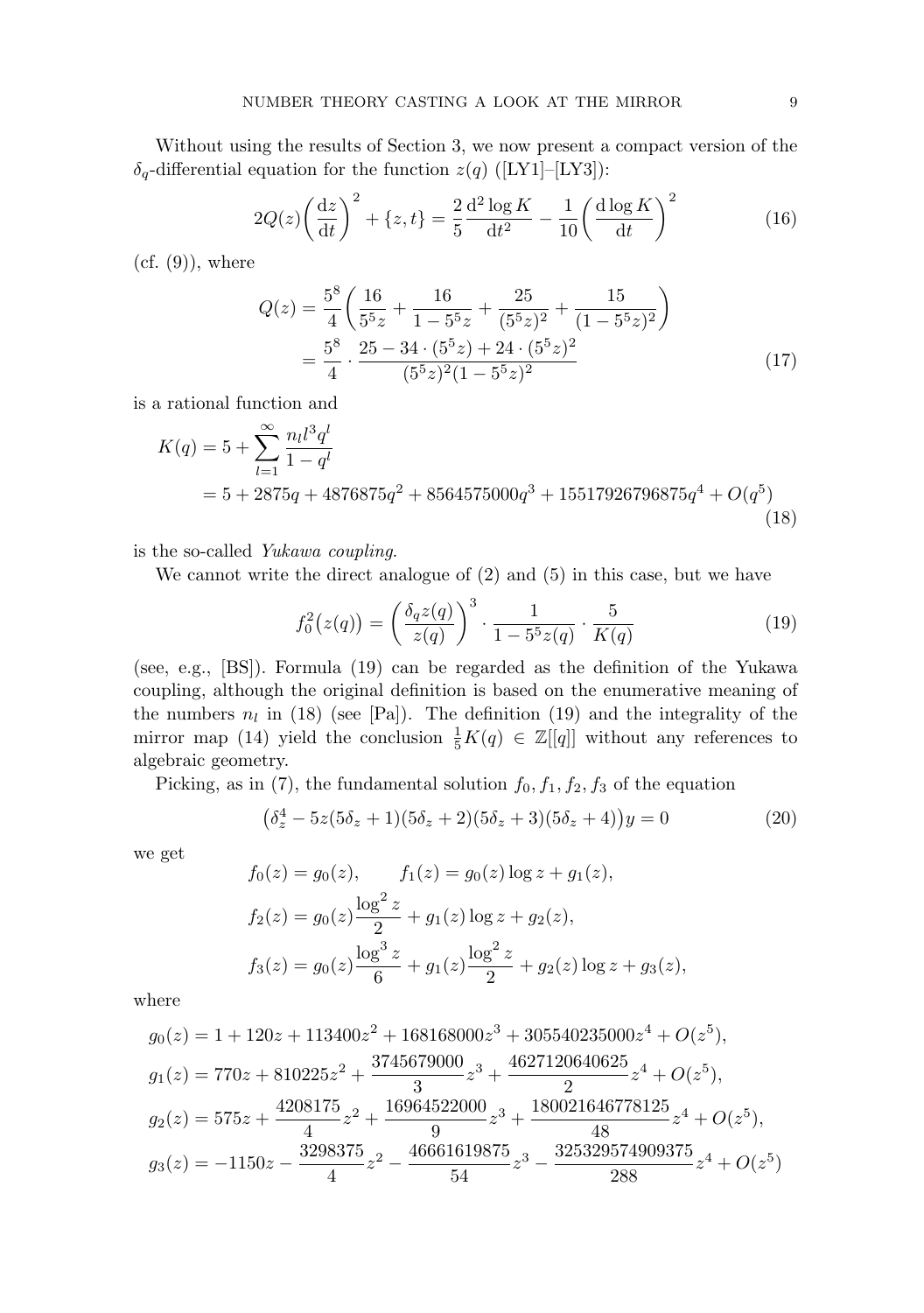are analytic functions. Taking

$$
t(z) = \frac{f_1(z)}{f_0(z)} = \log q(z) = 2\pi i \tau(z)
$$
\n(21)

for a new variable and

$$
t_j(t) = \frac{f_j(z(t))}{f_0(z(t))}, \qquad j = 0, 1, 2, 3,
$$
\n<sup>(22)</sup>

for the new functions, we obtain for (22) the differential equation

$$
\frac{d^2}{dt^2} \frac{1}{K(e^t)} \frac{d^2}{dt^2} t_j = 0, \qquad j = 0, 1, 2, 3
$$

(see  $[Pa]$ ), where K is the Yukawa coupling. Moreover, we can explicitly describe functions (22). Namely, taking a prepotential

$$
F(t) = \frac{5}{6}t^3 + \sum_{l=1}^{\infty} N_l q^l = \frac{5}{6}t^3 + \sum_{l=1}^{\infty} \sum_{k=1}^{\infty} \frac{n_l q^{kl}}{k^3},
$$

and using the argument of [LY3] we obtain for the equation (20)

$$
t_0(t) = 1
$$
,  $t_1(t) = t$  (that is obvious),  $t_2(t) = \frac{1}{5} \frac{dF}{dt}$ ,  $t_3(t) = \frac{1}{5} t \frac{dF}{dt} - \frac{2}{5} F$ , (23)

which, combined with (21) and (22), yields

$$
F\left(\frac{f_1(z)}{f_0(z)}\right) = \frac{5}{2} \frac{f_1(z)f_2(z) - f_0(z)f_3(z)}{f_0^2(z)}.
$$

Moreover, it is easy to see that

$$
\frac{\mathrm{d}^3 F}{\mathrm{d}t^3}(t) = K(e^t) = K(q). \tag{24}
$$

Remark. The functions

$$
F_0(t) = \frac{1}{6}t^3 + \sum_{l=1}^{\infty} \sum_{k=1}^{\infty} \frac{240q^{kl}}{k^3}, \qquad K_0(q) = \frac{d^3 F_0}{dt^3}(t) = 1 + \sum_{l=1}^{\infty} \frac{240l^3 q^l}{1 - q^l}
$$

can be viewed as the 'modular' analogues of  $F(t)$  and  $K(q)$ . The function  $K_0(q)$  is a well known Ramanujan function, or an Eisenstein series regarded as a function of  $\tau = \frac{1}{2\pi i} \log q$ . Among properties of  $F_0(t)$  we mention an arithmetic one: for  $t = 2\pi i \tau = -2\pi,$ 

$$
F_0(-2\pi) = \frac{10}{3}\pi^3 - 120\zeta(3)
$$
, where  $\zeta(3) = \sum_{l=1}^{\infty} \frac{1}{l^3}$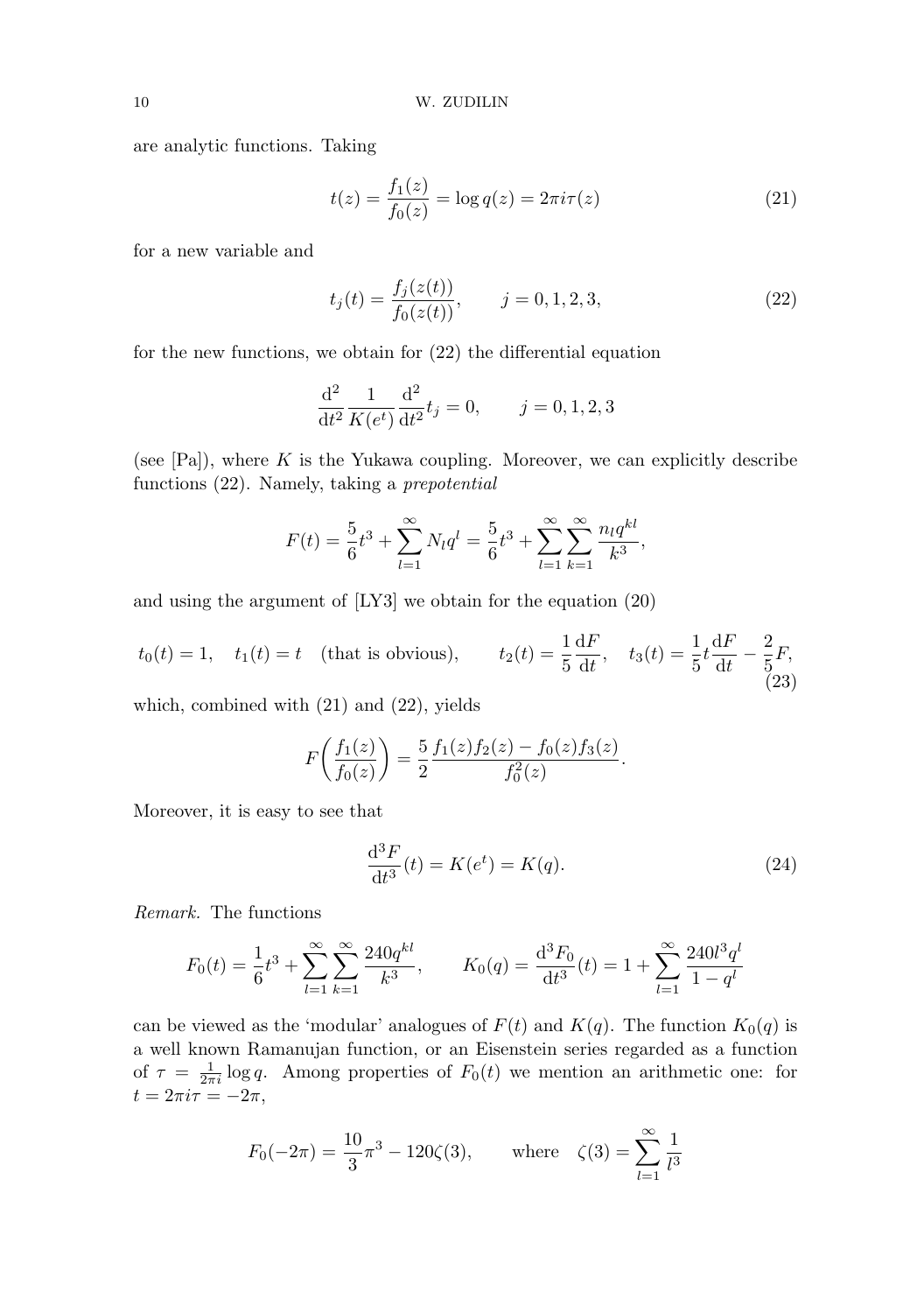(see footnoted Ramanujan's identity in [Po]).

Now, we want to expose the results from [KLRY] and [LY3] on the existence of a differential equation for the Yukawa coupling. Moreover, as shown in these papers, there exists a duality between the differential equations for the mirror map and for the Yukawa coupling.

Any fourth order linear differential equation producing a mirror map with integral expansion can be reduced to the form

$$
\frac{\mathrm{d}^4 y}{\mathrm{d}z^4} + Q_2(z)\frac{\mathrm{d}^2 y}{\mathrm{d}z^2} + \frac{Q_2(z)}{\mathrm{d}z}\frac{\mathrm{d}y}{\mathrm{d}z} + Q_0(z)y = 0
$$

(see [LY3]), where  $Q_2(z)$  and  $Q_0(z)$  are rational functions uniquely determined by the original equation (for instance, in the case of equation (20) one has  $Q_2(z)$  =  $10Q(z)$  with Q defined in (17)). Using primes for  $d/dt$ -derivatives and following [KLRY], [LY3] we set

$$
A_2(z) = Q_2(z)z'^2 + 5\{z;t\},
$$
  
\n
$$
A_4(z) = Q_0(z)z'^4 + \frac{3}{2}\frac{dQ_2(z)}{dz}z'^2z'' - \frac{3}{4}Q_2(z)z''^2 + \frac{3}{2}Q_2(z)z'z^{(3)}
$$
  
\n
$$
-\frac{135}{64}\left(\frac{z''}{z'}\right)^4 + \frac{75}{4}\frac{z''^2z^{(3)}}{z'^3} - \frac{15}{4}\left(\frac{z^{(3)}}{z'}\right)^2 - \frac{15}{2}\frac{z''z^{(4)}}{z'^2} + \frac{3}{2}\frac{z^{(5)}}{z'},
$$
  
\n
$$
B_2(u) = 2u'' - \frac{u'^2}{2}, \qquad B_4(u) = \frac{u^{(4)}}{2} + \frac{u''^2}{4} - \frac{u''u'^2}{2} + \frac{u'^4}{16}.
$$

**Proposition 3** [KLRY]. Given a pair of rational functions  $Q_0(z)$ ,  $Q_2(z)$  (which determines the Picard–Fuchs equation), there exists a differential polynomial  $P_1(\cdot, \cdot)$ with the following properties:

- (i)  $P_1$  is quasi-homogeneous;
- (ii)  $P_1(A_2(z), A_4(z))$  is identically zero;
- (iii)  $P_1(B_2(u), B_4(u)) = 0$  is a non-trivial seventh order differential equation in u with a solution  $u(t) = \log K(e^t);$
- (iv)  $P_1$  is minimal, i.e. any differential polynomial satisfying (i)–(iii) has degree not less than P;
- (v) the differential equation  $P_1(B_2(u), B_4(u)) = 0$  is  $SL_2(\mathbb{C})$ -invariant (that is, it is stable under a change of variable  $t \mapsto (at+b)/(ct+d)$  for  $\binom{a}{a}$  $\frac{a}{c} \frac{b}{d}$   $\big) \in SL_2(\mathbb{C})$  ).

The polynomial  $P_1$  characterized by the properties (i)–(v) is unique up to a constant multiple.

We do not present here the complicated differential equation for the Yukawa coupling (18) described in Proposition 3, referring to an elegant algorithm for its construction and another example in [KLRY] and [LY3].

**Proposition 4** [KLRY]. There exists a differential polynomial  $P_2(\cdot, \cdot)$  with the following properties:

(i)  $P_2$  is quasi-homogeneous;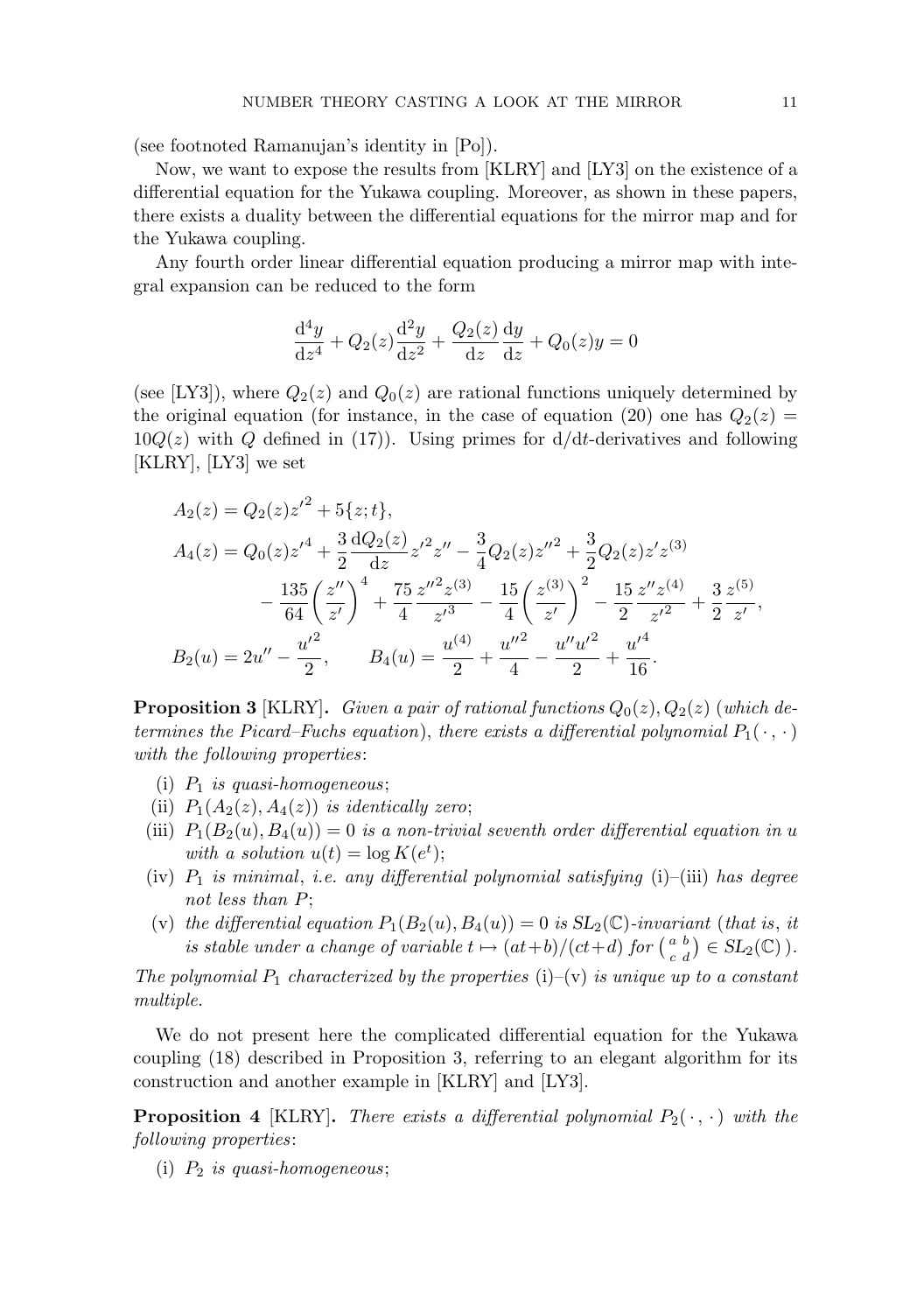- (ii)  $P_2(B_2(u), B_4(u))$  is identically zero;
- (iii)  $P_2(A_2(z), A_4(z)) = 0$  is a non-trivial seventh order differential equation in z with a solution  $z(e^t)$ ;
- (iv)  $P_2$  is minimal of degree 12, i.e. any differential polynomial satisfying (i)–(iii) has degree at least 12;
- (v) the differential equation  $P_2(A_2(z), A_4(z)) = 0$  is  $SL_2(\mathbb{C})$ -invariant;
- (vi)  $P_2$  is universal, i.e. it is independent of the data  $Q_0(z), Q_2(z)$  and it is characterized by the properties (i)–(v) up to a constant multiple.

The equation  $P_2(A_2(z), A_4(z)) = 0$  coincides with the equation deduced in Section 3.

As noted in [LY1] and proved in [LY3], it is possible to deduce coupled nonlinear differential equations solved by the mirror map and the Yukawa coupling, e.g., (16) and

$$
\widetilde{Q}(z)\left(\frac{z'}{z}\right)^4 = \frac{175K'^4 - 280KK'^2K'' + 49K^2K''^2 + 70K^2K'K^{(3)} - 10K^3K^{(4)}}{K^4},\tag{25}
$$

where  $\tilde{Q}(z)$  is a rational function depending on the original linear differential equation. In the case (20),

$$
\widetilde{Q}(z) = -\frac{5750z + 63671875z^2 + 19531250000z^3}{(1 - 3125z)^4} \n= -\frac{1}{25} \frac{2 \cdot 5^5 z + 163 \cdot (5^5 z)^2 + 8 \cdot (5^5 z)^3}{(1 - 5^5 z)^4}.
$$

**Proposition 5.** Let  $K_0$  be the algebraic closure over  $\mathbb C$  of the field generated by the function  $K(q)$  and its  $\delta_q$ -derivatives, where  $\delta_q = q \frac{d}{dq}$  $\frac{\mathrm{d}}{\mathrm{d}q} = \frac{\mathrm{d}}{\mathrm{d}q}$  $\frac{d}{dt}$ . Then the mirror map  $z(q)$  is algebraic over  $\mathcal{K}_0$ .

*Proof.* By Proposition 3, the transcendence degree of  $\mathcal{K}_0$  over  $\mathbb C$  is at most 7. We extend algebraically the field  $\mathcal{K}_0$  to  $\mathcal{K}_0$  by adding the element  $\mu$  that is the root of the fourth degree of the right-hand side of (25); then the derivatives  $\mu', \mu'', \ldots$  also belong to  $\mathcal{K}_0$ . It is sufficient to prove that  $z(q)$  is algebraic over  $\mathcal{K}_0$ . To this end we rewrite (25) as follows:

$$
z' = R(z) \cdot \mu, \qquad \mu \in \widetilde{\mathcal{K}}_0,\tag{26}
$$

where  $R(z)$  is an algebraic function of z, and take the logarithmic derivative of (26):

$$
\frac{z''}{z'} = \frac{z'R'(z)}{R(z)} + \frac{\mu'}{\mu} = R'(z)\mu + \mu_1,\tag{27}
$$

where we set  $\mu_1 = \mu'/\mu \in \widetilde{\mathcal{K}}_0$  and  $R'(z)$  means derivative of  $R(z)$  with respect to its intrinsic parameter  $z$ . Further, by  $(27)$  we obtain

$$
\{z;t\} = \left(\frac{z''}{z'}\right)' - \frac{1}{2}\left(\frac{z''}{z'}\right)^2
$$
  
=  $(z'R''(z)\mu + R'(z)\mu\mu_1 + \mu'_1) - \frac{1}{2}(R'^2(z)\mu^2 + 2R'(z)\mu\mu_1 + \mu_1^2)$   
=  $\mu^2\left(R(z)R''(z) - \frac{1}{2}R'^2(z)\right) + \left(\mu'_1 - \frac{1}{2}\mu_1^2\right).$  (28)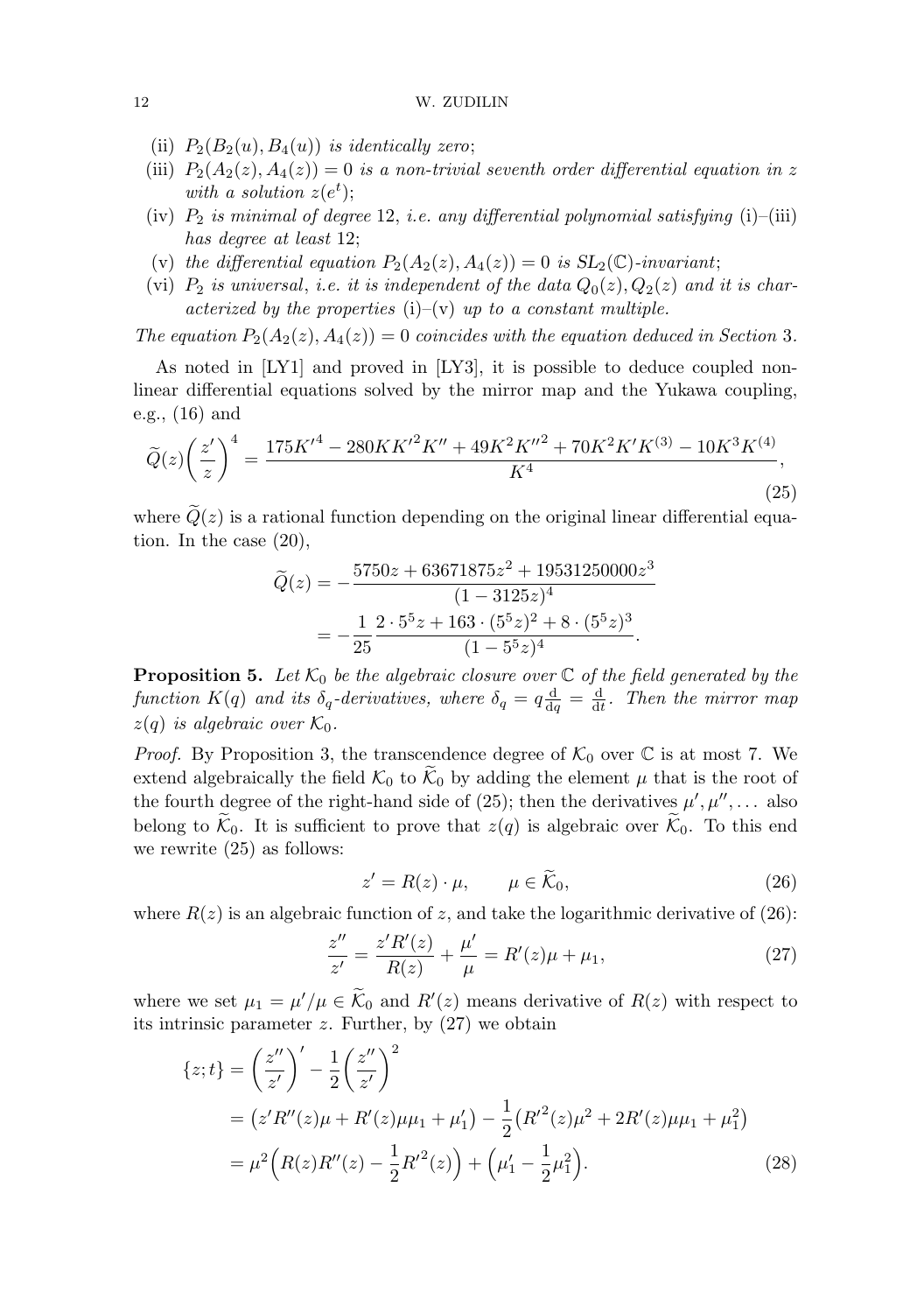On the other hand, by (16) we obtain

$$
\{z;t\} = -2Q(z)z'^2 + \mu_2 = -2Q(z)R^2(z)\mu^2 + \mu_2,\tag{29}
$$

where  $\mu_2 \in \mathcal{K}_0 \subset \widetilde{\mathcal{K}}_0$  is the right-hand side of (16). Comparing (28) and (29) we see that

$$
R(z)R''(z) - \frac{1}{2}R'^2(z) + 2Q(z)R^2(z) = \frac{1}{\mu^2} \left(\frac{1}{2}\mu_1^2 - \mu_1' + \mu_2\right) \in \widetilde{\mathcal{K}}_0.
$$
 (30)

Direct calculations show that the left-hand side of  $(30)$  is not identically zero, which means the algebraicity of z over  $\mathcal{K}_0$  and, finally, over  $\mathcal{K}_0$ . This completes the proof.

## 5. Transcendence problems of mirror map

We are now able to state results on functional transcendence for the mirror map and for the Yukawa coupling. To do this, we apply the general method introduced in the joint works [BZ1] and [BZ2] of D. Bertrand and this author. We go back to notation of Section 3, where  $\mathcal L$  is the Picard–Vessiot extension corresponding to equation (20) and the field  $K$  from (12) is  $d/dz$ -differentially stable.

Let  $t = t_1$  be a new parameter. Since

$$
\frac{\mathrm{d}}{\mathrm{d}t} = \left(\frac{\mathrm{d}t}{\mathrm{d}z}\right)^{-1} \frac{\mathrm{d}}{\mathrm{d}z},
$$

we can consider the field  $K$  as  $d/dt$ -differentially stable:

$$
\mathcal{K} = \mathbb{C}\bigg(t, z, \frac{\mathrm{d}z}{\mathrm{d}t}, \dots, \frac{\mathrm{d}^6z}{\mathrm{d}t^6}, t_2, \frac{\mathrm{d}t_2}{\mathrm{d}t}, \dots, \frac{\mathrm{d}^6t_2}{\mathrm{d}t^6}, t_3, \frac{\mathrm{d}t_3}{\mathrm{d}t}, \dots, \frac{\mathrm{d}^6t_3}{\mathrm{d}t^6}\bigg)
$$

(provided that we are working locally, in a neighbourhood of non-singular point  $z = z_0$ ). Finally, by (23) we obtain both  $F \in \mathcal{K}$  and  $t_2, t_3 \in \mathbb{C}[t, F, dF/dt]$ , that is,

$$
\mathcal{K} = \mathbb{C}\bigg(t, z, \frac{\mathrm{d}z}{\mathrm{d}t}, \dots, \frac{\mathrm{d}^6z}{\mathrm{d}t^6}\bigg)\langle F \rangle_{\mathrm{d}/\mathrm{d}t} = \mathbb{C}(t)\langle z, F \rangle_{\mathrm{d}/\mathrm{d}t},
$$

where  $\mathcal{C}\langle F\rangle_{\mathrm{d}/\mathrm{d}t}$  is the algebraic closure of the field

$$
\mathcal{C}\bigg(F, \frac{\mathrm{d}F}{\mathrm{d}t}, \frac{\mathrm{d}^2F}{\mathrm{d}t^2}, \frac{\mathrm{d}^3F}{\mathrm{d}t^3}, \dots\bigg)
$$

(and C is a  $d/dt$ -differentially stable field). By (24) and Proposition 3, the function  $F(t)$  satisfies some tenth order algebraic differential equation.

**Proposition 6.** The transcendence degree over  $\mathbb{C}(t)$  of the field

$$
\mathcal{K} = \mathbb{C}(t)\langle z, F \rangle_{\mathrm{d}/\mathrm{d}t}
$$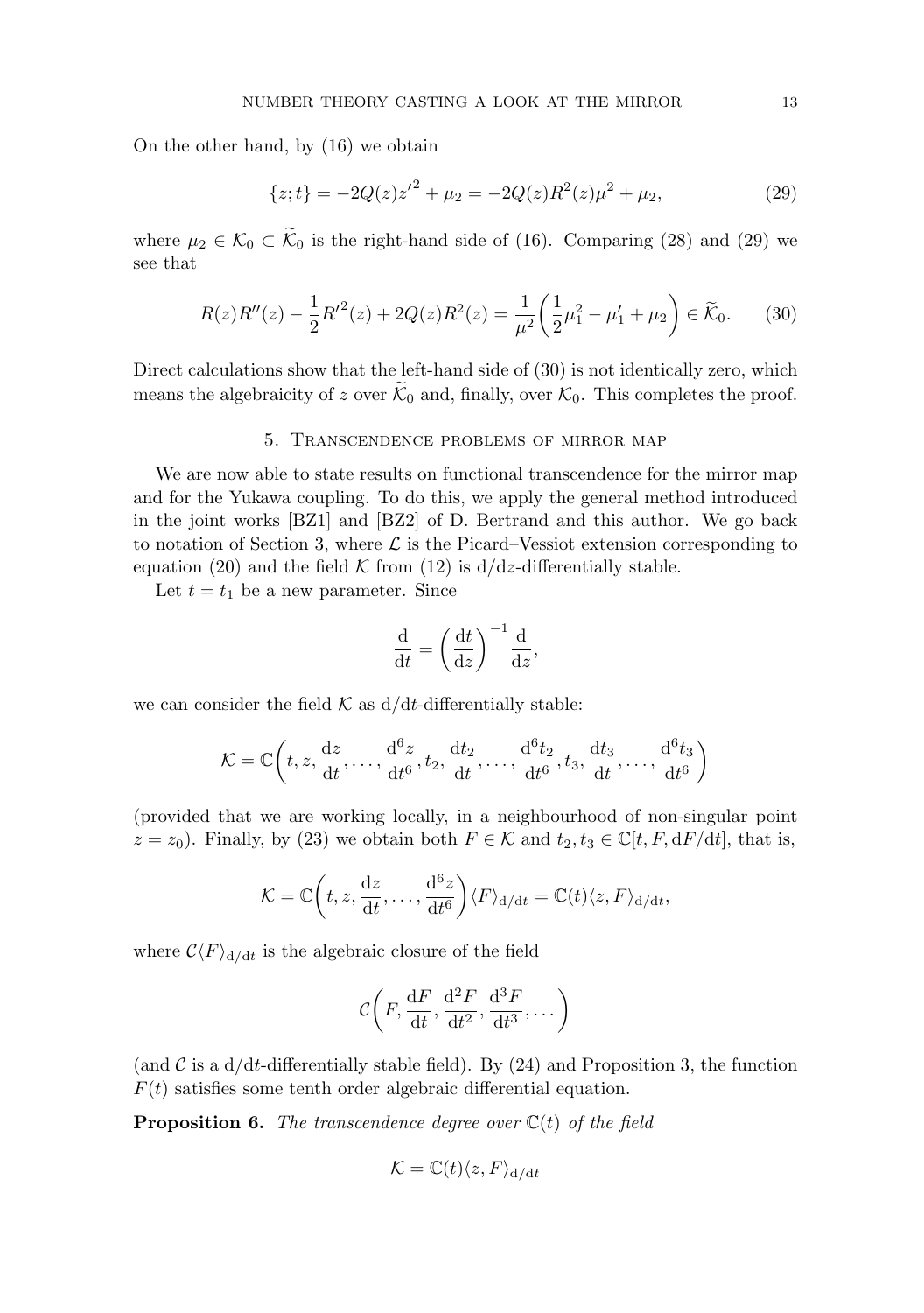is 10.

*Proof.* By Proposition 2, the fields  $\mathcal L$  and  $\mathcal K$  coincide up to algebraic extension. Thus,

$$
\operatorname{tr} \deg_{\mathbb{C}(t)} \mathcal{K} = \operatorname{tr} \deg_{\mathbb{C}} \mathcal{K} - 1 = \operatorname{tr} \deg_{\mathbb{C}} \mathcal{L} - 1 = \operatorname{tr} \deg_{\mathbb{C}(z)} \mathcal{L},
$$

which is the dimension of the differential Galois group of (20). By [BH], the Zariski closure of the projective monodromy group of differential equation (20) (which is precisely its differential Galois group) is  $Sp_4(\mathbb{C})$ , and  $\dim_{\mathbb{C}} Sp_4$  is 10. This completes the proof.

Remark. Of course, we must scale  $z \mapsto 5^{-5}z$  to use the results of [BH] above and later.

Theorem 2. The differentially closed field

$$
\mathcal{K}_1 = \mathbb{C}(t) \langle F \rangle_{\mathrm{d}/\mathrm{d}t}
$$

coincides (up to algebraic extension) with the Picard–Vessiot extension  $\mathcal L$  corresponding to the linear differential equation  $(20)$ . In particular,

- (a) tr deg<sub>C(t)</sub>  $\mathcal{K}_1 = 10$ ;
- (b) the mirror map  $z(q) = z(e^t)$  is algebraic over  $\mathcal{K}_1$ .

Proof. The proof is an immediate consequence of Propositions 3, 5, and 6.

We need the following functional version of the Schanuel conjecture proved in [A].

**The Ax theorem.** Let  $h_1(\tau), \ldots, h_m(\tau)$  be analytic functions in some neighbourhood of  $\tau = 0$  such that  $h_1(\tau) - h_1(0)$  are linearly independent over Q. Then

$$
\operatorname{tr} \deg_{\mathbb{C}} \mathbb{C}\big(h_1(\tau),\ldots,h_m(\tau),e^{h_1(\tau)},\ldots,e^{h_m(\tau)}\big) \geq m+1,
$$

provided that all exponentials are defined.

**Proposition 7.** The function  $q(t) = e^t$  is transcendent over K.

Proof. To describe the projective monodromy group of (20), it is reasonable to scale

$$
t \mapsto \tau = \tau_1 = \frac{t}{2\pi i}, \quad t_2 \mapsto \tau_2 = \frac{t_2}{(2\pi i)^2}, \quad t_3 \mapsto \tau_3 = \frac{t_3}{(2\pi i)^3}, \quad z \mapsto \widetilde{z} = 5^{-5}z.
$$

Our aim is to prove the transcendence of  $e^{\kappa \tau}$  over K for any  $\varkappa \in \mathbb{C} \setminus \{0\}.$ 

The simplest way to express the projective monodromy group  $G \subset GL_4(\mathbb{C})$  for the equation (20) in terms of  $\tilde{z}$  is given by the Levelt theorem (see [BH]). But in our case, studied in detail by physicists, we can use the ready result from [H] for the local monodromy  $\gamma_1 \in G$  about  $\tilde{z} = 1$  (we adopt our basis near  $\tilde{z} = 0$  with the same one from [H]):

$$
\begin{pmatrix} \tau_3 \\ \tau_2 \\ \tau_1 \\ 1 \end{pmatrix} \mapsto \gamma_1 \begin{pmatrix} \tau_3 \\ \tau_2 \\ \tau_1 \\ 1 \end{pmatrix}, \qquad \gamma_1 = \begin{pmatrix} 1 & 0 & 0 & 0 \\ 0 & 1 & 0 & 0 \\ 0 & 0 & 1 & 0 \\ -1 & 0 & 0 & 1 \end{pmatrix}.
$$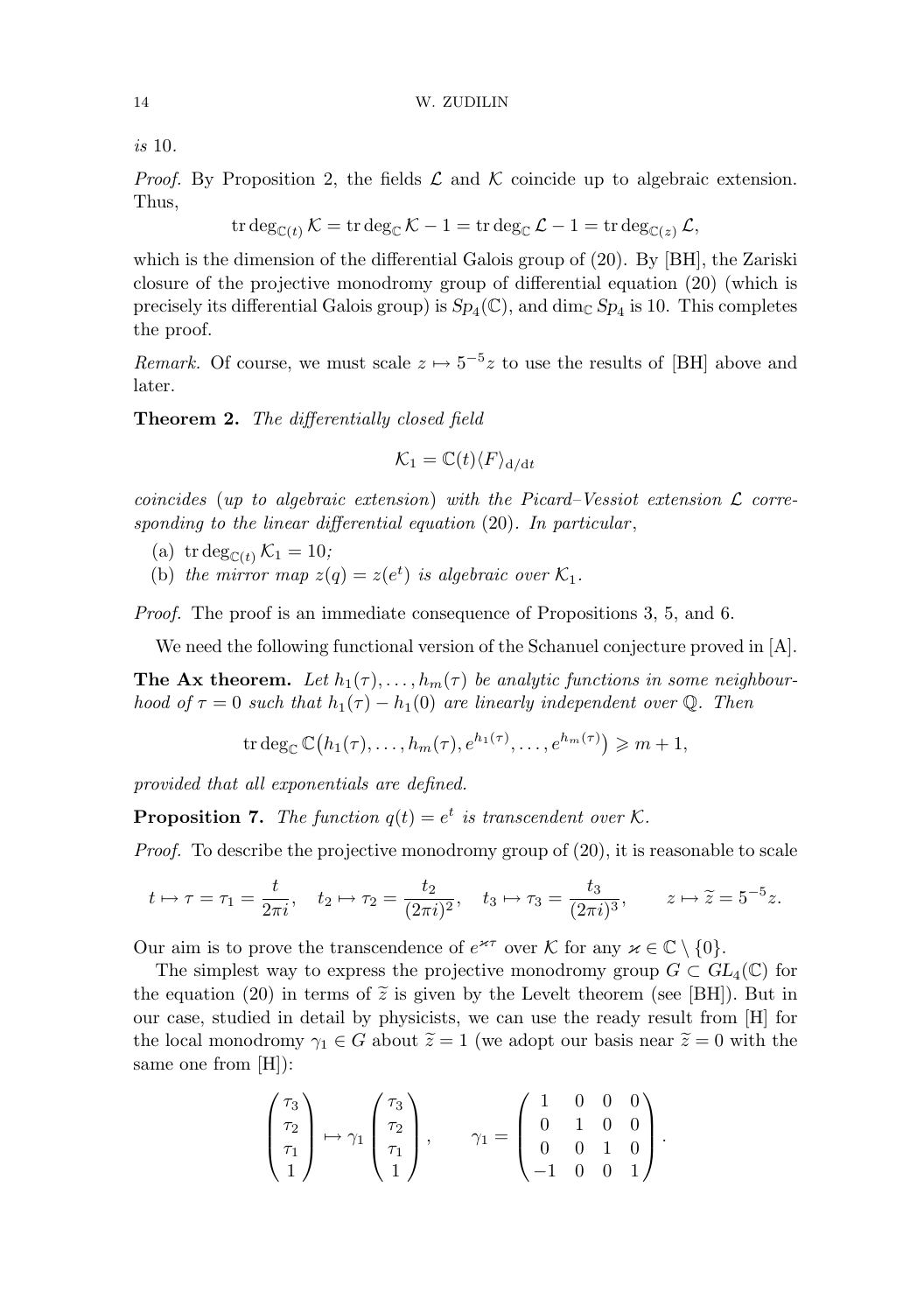In particular, we have

$$
\gamma_1^j : \tau \mapsto \frac{\tau}{1 - j\tau_3}
$$

for any  $j \in \mathbb{Z}$ . We note that  $\tau_3(\tau)$  is transcendent over  $\mathbb{C}(\tau)$  by (23) and Theorem 2.

Functions  $\tau/(1 - i\tau_3)$ ,  $j = 0, 1, \ldots, m$ , where  $m \in \mathbb{N}$  is arbitrary, are linearly independent over  $\mathbb C$  (and therefore, over  $\mathbb Q$ ). By the Ax theorem, we get the algebraic independence over  $\mathbb C$  of at least m among  $m+1$  exponentials

$$
\exp\left(\frac{\varkappa\tau}{1-j\tau_3}\right), \qquad j=0,1,\ldots,m. \tag{31}
$$

We fix  $m \geq 12$ . Assume now that  $e^{\varkappa \tau}$  is algebraic over K. Since the field K is G-invariant, acting by  $\gamma_1^j$  we see that all exponentials (31) are algebraic over K. The transcendence degree over  $\mathbb C$  of the field generated by exponentials (31) is at least  $m \geq 12$ , while the transcendence degree over  $\mathbb C$  of K is 11 by Proposition 6. This contradiction completes the proof of the transcendence of  $e^{\varkappa\tau}$  over K.

Remark 1. Our arguments using  $\gamma_1 \in G$  remain valid for other linear differential equations producing mirror maps (see [H]).

Remark 2. It is interesting to compare our approach of adding  $q = e^{\kappa \tau}$  with the approach in [Ni], where the author, roughly speaking, considers the exponentials  $\exp(\varkappa \tau/(1-j\tau))$  for  $j=1,2,3,4$ , and proves their algebraic independence over  $\mathbb{C}(\tau)$ (rather than  $\mathbb{C}$ ) from the linear independence of  $\tau/(1-j\tau)$ ,  $j=1,2,3,4$ , over  $\mathbb{C}$ . This proof is based on the Ostrowski–Kolchin theorem (which is also mentioned in [A] as a related result).

Remark 3. D. Bertrand (cf. [BZ2]) gives slightly different and easy arguments proving Proposition 7 (and the Mahler–Nishioka result from [Ma], [Ni]). Namely, when  $\gamma$  runs through G, the functions  $\exp(\varkappa \cdot \gamma \tau)$  generate over C a field of infinite transcendence degree; therefore, they cannot be algebraic over the field  $\mathcal K$ of finite transcendence degree. The key to the proof of this claim is the fact that each of the functions  $\exp(\varkappa\tau/(1-j\tau_3))$  has essential singularities in the set  $S_j = \{ \tau \in \mathbb{C} : \tau_3(\tau) = 1/j \}, j \in \mathbb{Z}$ , thus it is transcendental over the field of functions meromorphic in a neighbourhood of  $s_j \in S_j$ ; in particular,  $\exp(\varkappa\tau/(1-j\tau_3))$  is transcendental over the field generated over  $\mathbb C$  by other exponentials  $\exp(\varkappa \tau/(1 - m\tau_3))$ ,  $m \neq j$ .

Now, results on functional transcendence take their 'close to final' form.

**Theorem 3.** The transcendence degree over  $\mathbb C$  of the field  $\mathbb C(t, q = e^t)\langle F \rangle_{\mathrm{d}/\mathrm{d}t}$  is 12.

**Theorem 4.** The transcendence degree over  $\mathbb{C}(q)$  of the field

$$
\mathcal{K}_2 = \mathbb{C}(q) \langle K(q) \rangle_{\delta_q} = \mathbb{C}(q) \langle K(q) \rangle_{\mathrm{d}/\mathrm{d}q}
$$

is 7, where  $K(q)$  is the Yukawa coupling. In other words,  $K(q)$  does not satisfy an algebraic differential equation of order less than 7 with coefficients from  $\mathbb{C}(q)$ .

Remark 1. The same results can be received for other mirror maps and Yukawa couplings considered in [M2] and [BS].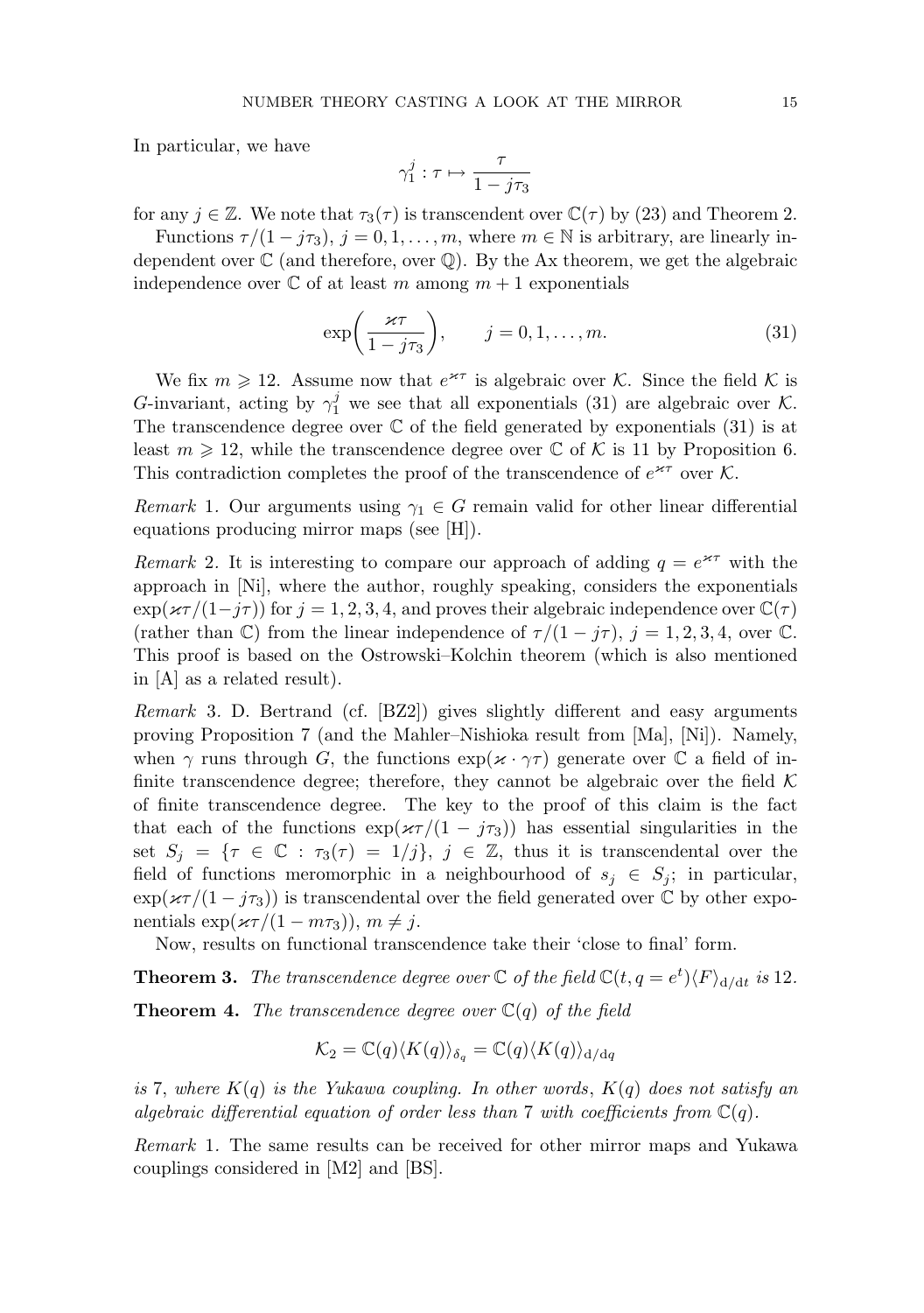Remark 2. The result of Theorem 4 would be more useful if there existed a set  $\theta_1(q), \ldots, \theta_7(q)$  of generators of  $\mathcal{K}_2$  such that

- (i) functions  $\theta_1(q), \ldots, \theta_7(q)$  have integral coefficients of *polynomial* growth in their q-expansions,
- (ii) these functions satisfy a (more or less) simple system of non-linear differential equations.

Condition (i) is crucial for making number-theoretic applications, while (ii) can simplify algebraic preliminaries.

Remark 3. It is natural to consider the differential field

$$
\mathcal{K}_3 = \mathbb{C}(q) \langle z(q) \rangle_{\delta_q} = \mathbb{C}(q) \langle z(q) \rangle_{\mathrm{d}/\mathrm{d}q},
$$

since the seventh order differential equation for  $z(q)$  is simpler than for  $K(q)$ . However, in spite of the differential duality observed in [KLRY] and [LY3], we know of no arguments for  $K(q)$  to be algebraic over  $\mathcal{K}_3$ .

Acknowledgements. This work is an extended version of author's talk on the International Conference on Transcendental Numbers held at Moscow, September 18–22, 2000. I express my gratitude to all participants of this meeting for their suggestive remarks. Special gratitude is due to Professor D. Bertrand for his careful reading of the preliminary version of this paper and for his valuable advice sharpening the description of the transcendence results. I am also grateful to Professor B. H. Lian for sending me the text of [LY3]. This work was supported in part by the INTAS–RFBR project no. IR-97-1904.

### **REFERENCES**

- [A] J. Ax, On Schanuel's conjectures, Ann. of Math. (2) **93** (1971), 252–268.
- [BDGP] K. Barré, G. Diaz, F. Gramain, and G. Philibert, Une preuve de la conjecture de Mahler– Manin, Invent. Math. 124:1 (1996), 1–9.
- [BS] V. V. Batyrev and D. van Straten, Generalized hypergeometric functions and rational curves on Calabi–Yau complete intersections in toric varieties, Comm. Math. Phys. 168:3 (1995), 493–533; http://xxx.lanl.gov/abs/alg-geom/9307010.
- [BZ1] D. Bertrand and W. Zudilin, On the transcendence degree of the differential field generated by Siegel modular forms, Prépubl. de l'Institut de Math. de Jussieu, vol. 248, 2000; http://xxx.lanl.gov/abs/math/0006176.
- [BZ2] D. Bertrand and W. Zudilin, Derivatives of Siegel modular forms and exponential functions, Preprint, 2000, submitted for publication.
- [BH] F. Beukers and G. Heckman, Monodromy for the hypergeometric function  $nF_{n-1}$ , Invent. Math. 95:2 (1989), 325–354.
- [CC] D. V. Chudnovsky and G. V. Chudnovsky, The Wronskian formalism for linear differential equations and Padé approximations, Adv. Math.  $53:1$  (1984), 28-54.
- [D] C. F. Doran, Picard–Fuchs uniformization and modularity of the mirror map, Comm. Math. Phys. **212** (2000), 625–647.
- [HM] J. Harnad and J. McKay, *Modular solutions to equations of generalized Halphen type*, Preprint CRM-2536, Univ. de Montréal, Montréal, 1998; http://xxx.lanl.gov/abs/ solv-int/9804006.
- [H] S. Hosono, Local mirror symmetry and type IIA monodromy of Calabi–Yau manifolds, Adv. Theor. Math. Phys. 4 (2000); http://xxx.lanl.gov/abs/hep-th/0007071.